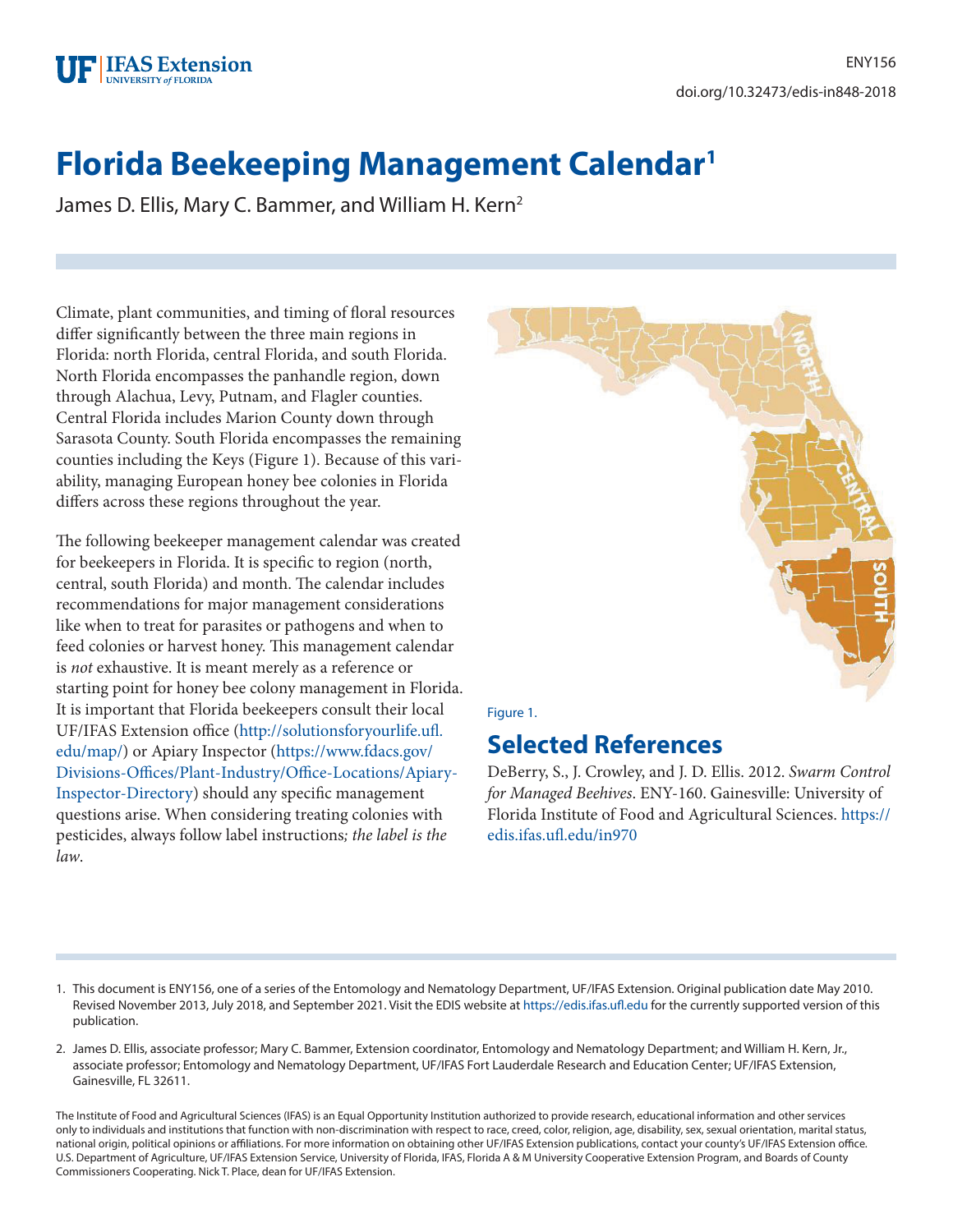Ellis, J. D., W. H. Kern, and C. M. Zattel Nalen, 1992. *Preserving Woodenware in Beekeeping Operations*. ENY-125. Gainesville: University of Florida Institute of Food and Agricultural Sciences.<https://edis.ifas.ufl.edu/aa244>

Ellis, J. D. and A. Ellis. 2010. *Small Hive Beetle,* Aethina tumida *Murray (Insecta: Coleoptera: Nitidulidae)*. EENY-474. Gainesville: University of Florida Institute of Food and Agricultural Sciences.<https://edis.ifas.ufl.edu/in854>

Ellis, A., J.D. Ellis, M. K. O'Malley, and C. M. Zettel Nalen. 2010. *The Benefits of Pollen to Honey Bees*. ENY-152. Gainesville: University of Florida Institute of Food and Agricultural Sciences.<https://edis.ifas.ufl.edu/in868>

Florida Department of Agriculture and Consumer Services. 2018. *Apiary Inspector Directory*. Retrieved from [https://www.fdacs.gov/Divisions-Offices/Plant-Industry/](https://www.fdacs.gov/Divisions-Offices/Plant-Industry/Office-Locations/Apiary-Inspector-Directory) [Office-Locations/Apiary-Inspector-Directory](https://www.fdacs.gov/Divisions-Offices/Plant-Industry/Office-Locations/Apiary-Inspector-Directory)

Gentry, N. and J. D. Ellis. 2012. *Bottling, Labeling, and Sell ing Honey in Florida*. ENY-159. Gainesville: University of Florida Institute of Food and Agricultural Sciences. [https://](https://edis.ifas.ufl.edu/in918) [edis.ifas.ufl.edu/in918](https://edis.ifas.ufl.edu/in918)

Honey Bee Health Coalition. (2016, November 4). *2 3 Sampling Methods 111116*. Retrieved from [https://www.](https://www.youtube.com/watch?v=IgPfT9FQxLc&feature=youtu.be) [youtube.com/watch?v=IgPfT9FQxLc&feature=youtu.be](https://www.youtube.com/watch?v=IgPfT9FQxLc&feature=youtu.be)

Honey Bee Health Coalition. 2016. *Tools for Varroa Man agement: A Guide to Effective Varroa Sampling and Control*. The Keystone Policy Center. Retrieved from [https://](https://honeybeehealthcoalition.org/wp-content/uploads/2016/11/HBHC-Guide_Varroa_Interactive_v5_31October2016.pdf) [honeybeehealthcoalition.org/wp-content/uploads/2016/11/](https://honeybeehealthcoalition.org/wp-content/uploads/2016/11/HBHC-Guide_Varroa_Interactive_v5_31October2016.pdf) [HBHC-Guide\\_Varroa\\_Interactive\\_v5\\_31October2016.pdf](https://honeybeehealthcoalition.org/wp-content/uploads/2016/11/HBHC-Guide_Varroa_Interactive_v5_31October2016.pdf)

Mortensen, A. N, C, J, Jack, M. McConnell, L. Teigen, and J. D. Ellis. 2016. *How to Quantify Nosema Spores Infection Rate in a Honey Bee Colony*. ENY-167. Gainesville: Univer sity of Florida Institute of Food and Agricultural Sciences. <https://edis.ifas.ufl.edu/in1123>

United States Food and Drug Administration. 2017. *Using Medically Important Antimicrobials in Bees - Questions and Answers*. Retrieved from [https://www.fda.gov/AnimalVet](https://www.fda.gov/AnimalVeterinary/DevelopmentApprovalProcess/ucm589399.htm) [erinary/DevelopmentApprovalProcess/ucm589399.htm](https://www.fda.gov/AnimalVeterinary/DevelopmentApprovalProcess/ucm589399.htm)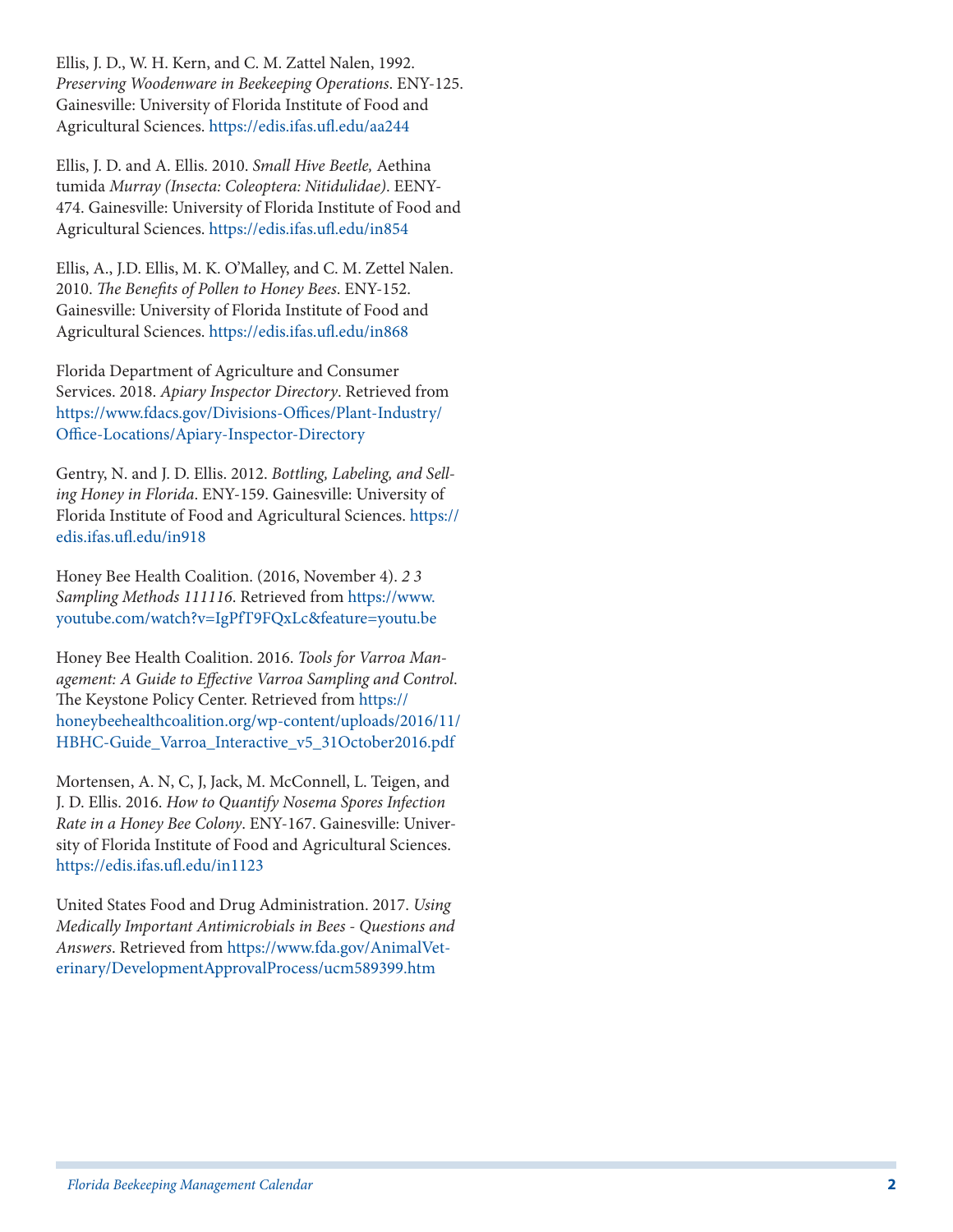#### Table 1. Beekeeping Management Calendar for North Florida.

| Month    | <b>Management Recommendations</b>                                                                                                                                                                                                                                                                                                                                                                                                                                                                                                                                                                                                                                                                                                                                                                        |
|----------|----------------------------------------------------------------------------------------------------------------------------------------------------------------------------------------------------------------------------------------------------------------------------------------------------------------------------------------------------------------------------------------------------------------------------------------------------------------------------------------------------------------------------------------------------------------------------------------------------------------------------------------------------------------------------------------------------------------------------------------------------------------------------------------------------------|
| January  | 1) Feed colonies if light - colonies can starve! Also, supply pollen supplements if necessary. For more information on ensuring<br>colony nutrition, see The Benefits of Pollen to Honey Bees (https://edis.ifas.ufl.edu/publication/IN868).                                                                                                                                                                                                                                                                                                                                                                                                                                                                                                                                                             |
|          | 2) Monitor for Varroa. Although Varroa population may have already peaked, continue to monitor colonies. Consider treating<br>when Varroa levels reach 3% (3 mites per 100 bees as determined by an alcohol wash or sugar shake) Treatment options<br>include Apiguard, Apistan, Apivar, Hopguard, and Mite Away (always follow label instructions). For information on how to<br>monitor for Varroa, read Tools for Varroa Management (https://tinyurl.com/y4tqsr6p), and watch Sampling Methods (https://<br>tinyurl.com/y3huox2d).                                                                                                                                                                                                                                                                    |
|          | 3) You can treat colonies for Nosema disease this time of year, with the disease being potentially more significant in central<br>and south Florida. It is recommended that beekeepers ensure that their colonies have access to adequate nutrition. Adequate<br>feeding may decrease the negative side-effects caused by Nosema. Some beekeepers also treat colonies with fumagilin (always<br>follow label instructions). Recheck spore counts in colonies 2-3 weeks after treatment. For information on monitoring Nosema<br>in colonies, see How to Quantify Nosema Spores Infection Rate in a Honey Bee Colony (http://edis.ifas.ufl.edu/in1123).<br>4) Repair/paint old equipment. For more information, see Preserving Woodenware in Beekeeping Operations (https://edis.ifas.ufl.<br>edu/aa244). |
| February | 1) Queen issues are especially problematic this time of year. Remedy failing queens as necessary.                                                                                                                                                                                                                                                                                                                                                                                                                                                                                                                                                                                                                                                                                                        |
|          | 2) Feed colonies if light - colonies can starve!) Also, supply pollen supplements if necessary. For more information on ensuring<br>colony nutrition, see The Benefits of Pollen to Honey Bees (https://edis.ifas.ufl.edu/in868).                                                                                                                                                                                                                                                                                                                                                                                                                                                                                                                                                                        |
| March    | 1) Control Nosema. Make sure colonies are well-fed to reduce Nosema spore counts. (1 million spores per bee is considered<br>high.) For information on monitoring Nosema in colonies, see How to Quantify Nosema Spores Infection Rate in a Honey Bee<br>Colony (https://edis.ifas.ufl.edu/in1123).                                                                                                                                                                                                                                                                                                                                                                                                                                                                                                      |
|          | 2) AFB/EFB: Colonies can be treated with Terramycin (oxytetracycline) or Tylan (tylsoin) for American foulbrood (AFB)<br>prevention or Lincomix (lincomycin) or Terramycin (oxytetracycline) for European foulbrood (EFB). These products require<br>a prescription or a veterinary feed directive from a veterinarian. For more information on rules surrounding prescription<br>antibiotics for honey bees, see Using Medically Important Antimicrobials in Bees-Questions and Answers (https://www.fda.gov/<br>AnimalVeterinary/DevelopmentApprovalProcess/ucm589399.htm).                                                                                                                                                                                                                            |
|          | 3) Colony populations begin to grow. Add supers and/or control swarming as necessary. For more information on controlling<br>swarms, see Swarm Control for Managed Beehives (https://edis.ifas.ufl.edu/in970).                                                                                                                                                                                                                                                                                                                                                                                                                                                                                                                                                                                           |
|          | 4) Make nucs/splits.                                                                                                                                                                                                                                                                                                                                                                                                                                                                                                                                                                                                                                                                                                                                                                                     |
| April    | 1) Queen issues are problematic this time of year. Remedy failing queens as necessary.                                                                                                                                                                                                                                                                                                                                                                                                                                                                                                                                                                                                                                                                                                                   |
|          | 2) Continue to control swarming. For more information, see Swarm Control for Managed Beehives (https://edis.ifas.ufl.edu/<br>in970).                                                                                                                                                                                                                                                                                                                                                                                                                                                                                                                                                                                                                                                                     |
|          | 3) Make nucs/splits as new queens and packages become available.                                                                                                                                                                                                                                                                                                                                                                                                                                                                                                                                                                                                                                                                                                                                         |
|          | 4) Add supers; the primary nectar flow begins this month.                                                                                                                                                                                                                                                                                                                                                                                                                                                                                                                                                                                                                                                                                                                                                |
| May      | 1) Queen issues are problematic this time of year. Remedy failing queens as necessary.                                                                                                                                                                                                                                                                                                                                                                                                                                                                                                                                                                                                                                                                                                                   |
|          | 2) Continue to control swarming. For more information, see Swarm Control for Managed Beehives (https://edis.ifas.ufl.edu/<br>in970).                                                                                                                                                                                                                                                                                                                                                                                                                                                                                                                                                                                                                                                                     |
|          | 3) Super as necessary.                                                                                                                                                                                                                                                                                                                                                                                                                                                                                                                                                                                                                                                                                                                                                                                   |
| June     | 1) Varroa populations begin to grow, so monitor your colonies. Consider treating when Varroa levels reach 3% (3 mites per 100<br>bees as determined by an alcohol wash or a sugar shake). Treatment options include: Apiguard, Apistan, Apivar, Hopguard, and<br>Mite Away (always follow label instructions). For information on how to monitor for Varroa read Tools for Varroa Management<br>(https://tinyurl.com/y4tqsr6p), and watch Sampling Methods (https://tinyurl.com/y3huox2d).                                                                                                                                                                                                                                                                                                               |
|          | 2) Remove and process honey. For more information, see Bottling, Labeling, and Selling Honey in Florida (https://edis.ifas.ufl.edu/<br>in918).                                                                                                                                                                                                                                                                                                                                                                                                                                                                                                                                                                                                                                                           |
| July     | 1) Monitor for Varroa. Consider treating when Varroa levels reach 3% (3 mites per 100 bees as determined by an alcohol<br>wash or a sugar shake). Treatment options include: Apiguard, Apistan, Apivar, Hopguard, and Mite Away (always follow label<br>instructions). For information on how to monitor for Varroa read Tools for Varroa Management (https://tinyurl.com/y4tqsr6p),<br>and watch Sampling Methods (https://tinyurl.com/y3huox2d).                                                                                                                                                                                                                                                                                                                                                       |
|          | 2) Remove and process honey; main flow stops. For more information, see Bottling, Labeling, and Selling Honey in Florida<br>(https://edis.ifas.ufl.edu/in918).                                                                                                                                                                                                                                                                                                                                                                                                                                                                                                                                                                                                                                           |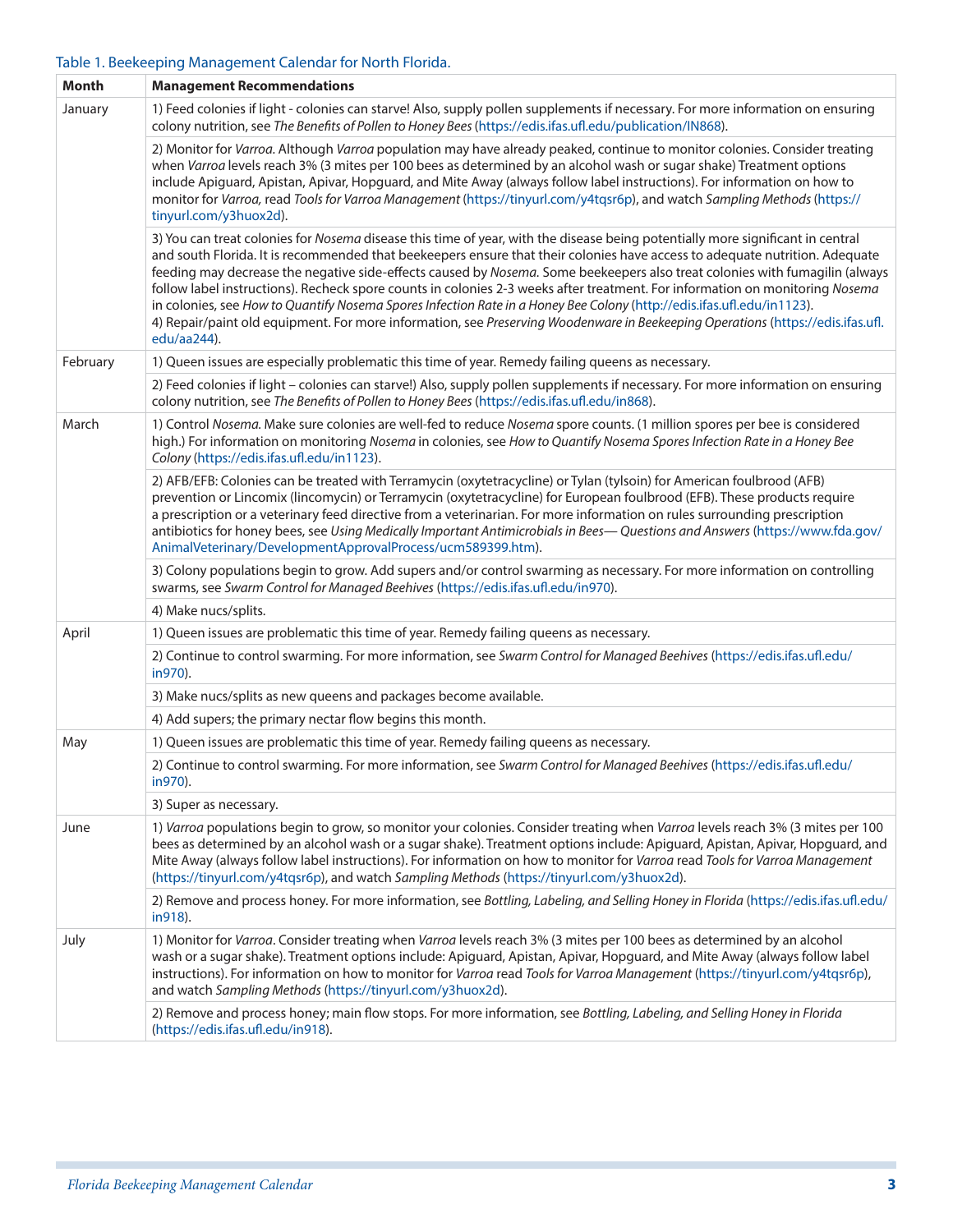| <b>Month</b> | <b>Management Recommendations</b>                                                                                                                                                                                                                                                                                                                                                                                                                                                                                                                                             |
|--------------|-------------------------------------------------------------------------------------------------------------------------------------------------------------------------------------------------------------------------------------------------------------------------------------------------------------------------------------------------------------------------------------------------------------------------------------------------------------------------------------------------------------------------------------------------------------------------------|
| August       | 1) Feed colonies if light. (Colonies can starve!)                                                                                                                                                                                                                                                                                                                                                                                                                                                                                                                             |
|              | 2) Monitor for Varroa. Consider treating when Varroa levels reach 3% (3 mites per 100 bees as determined by an alcohol<br>wash or a sugar shake). Treatment options include: Apiguard, Apistan, Apivar, Hopguard, and Mite Away (always follow label<br>instructions). For information on how to monitor for Varroa read Tools for Varroa Management (https://tinyurl.com/y4tqsr6p<br>), and watch Sampling Methods (https://tinyurl.com/y3huox2d).                                                                                                                           |
|              | 3) AFB/EFB: Colonies can be treated with Terramycin (oxytetracycline) or Tylan (tylsoin) for American foulbrood (AFB)<br>prevention or Lincomix (lincomycin) or Terramycin (oxytetracycline) for European foulbrood (EFB). These products require<br>a prescription or a veterinary feed directive from a veterinarian. For more information on rules surrounding prescription<br>antibiotics for honey bees, see Using Medically Important Antimicrobials in Bees-Questions and Answers (https://www.fda.gov/<br>AnimalVeterinary/DevelopmentApprovalProcess/ucm589399.htm). |
|              | 4) Monitor and control for small hive beetles. Control options include GardStar and in-hive beetle traps (Hood trap, West beetle<br>trap, Beetle Blaster, etc.). Always follow pesticide label instructions. For more information, see Small Hive Beetle, Aethina tumida<br>Murray (https://edis.ifas.ufl.edu/in854).                                                                                                                                                                                                                                                         |
|              | 5) It's hot! Ensure adequate colony ventilation.                                                                                                                                                                                                                                                                                                                                                                                                                                                                                                                              |
| September    | 1) Feed colonies if light. (Colonies can starve!)                                                                                                                                                                                                                                                                                                                                                                                                                                                                                                                             |
|              | 2) Monitor for Varroa. Consider treating when Varroa levels reach 3% (3 mites per 100 bees as determined by an alcohol<br>wash or a sugar shake). Treatment options include: Apiguard, Apistan, Apivar, Hopguard, and Mite Away (always follow label<br>instructions). For information on how to monitor for Varroa read Tools for Varroa Management (https://tinyurl.com/y4tqsr6p<br>), and watch Sampling Methods (https://tinyurl.com/y3huox2d).                                                                                                                           |
|              | 3) Nosema can be a significant colony problem this time of year. Making sure colonies are well fed will reduce Nosema spore<br>counts (one million spores per bee is considered a high spore count). For information on monitoring Nosema in colonies, see<br>How to Quantify Nosema Spores Infection Rate in a Honey Bee Colony (https://edis.ifas.ufl.edu/in1123).                                                                                                                                                                                                          |
| October-     | 1) Feed colonies if light. (Colonies can starve!)                                                                                                                                                                                                                                                                                                                                                                                                                                                                                                                             |
| December     | 2) Monitor for Varroa. Consider treating when Varroa levels reach 3% (3 mites per 100 bees as determined by an alcohol<br>wash or a sugar shake). Treatment options include: Apiguard, Apistan, Apivar, Hopguard, and Mite Away (always follow label<br>instructions). For information on how to monitor for Varroa read Tools for Varroa Management (https://tinyurl.com/y4tqsr6p<br>), and watch Sampling Methods (https://tinyurl.com/y3huox2d).                                                                                                                           |
|              | 3) You can treat colonies for Nosema disease this time of year. Making sure colonies are well fed will reduce Nosema spore<br>counts (one million spores per bee is considered a high spore count). Some beekeepers also treat colonies with fumagilin<br>with varied effectiveness (always follow label instructions). Recheck spore counts in colonies 2-3 weeks after treatment. For<br>information on monitoring Nosema in colonies, see "How to Quantify Nosema Spores Infection Rate in a Honey Bee Colony"<br>(https://edis.ifas.ufl.edu/in1123).                      |
|              | 4) Monitor and control for small hive beetles. Control options include GardStar and in-hive beetle traps (Hood trap, West beetle<br>trap, Beetle Blaster, etc.). Always follow pesticide label instructions. For more information, see Small Hive Beetle, Aethina tumida<br>Murray (https://edis.ifas.ufl.edu/in854).                                                                                                                                                                                                                                                         |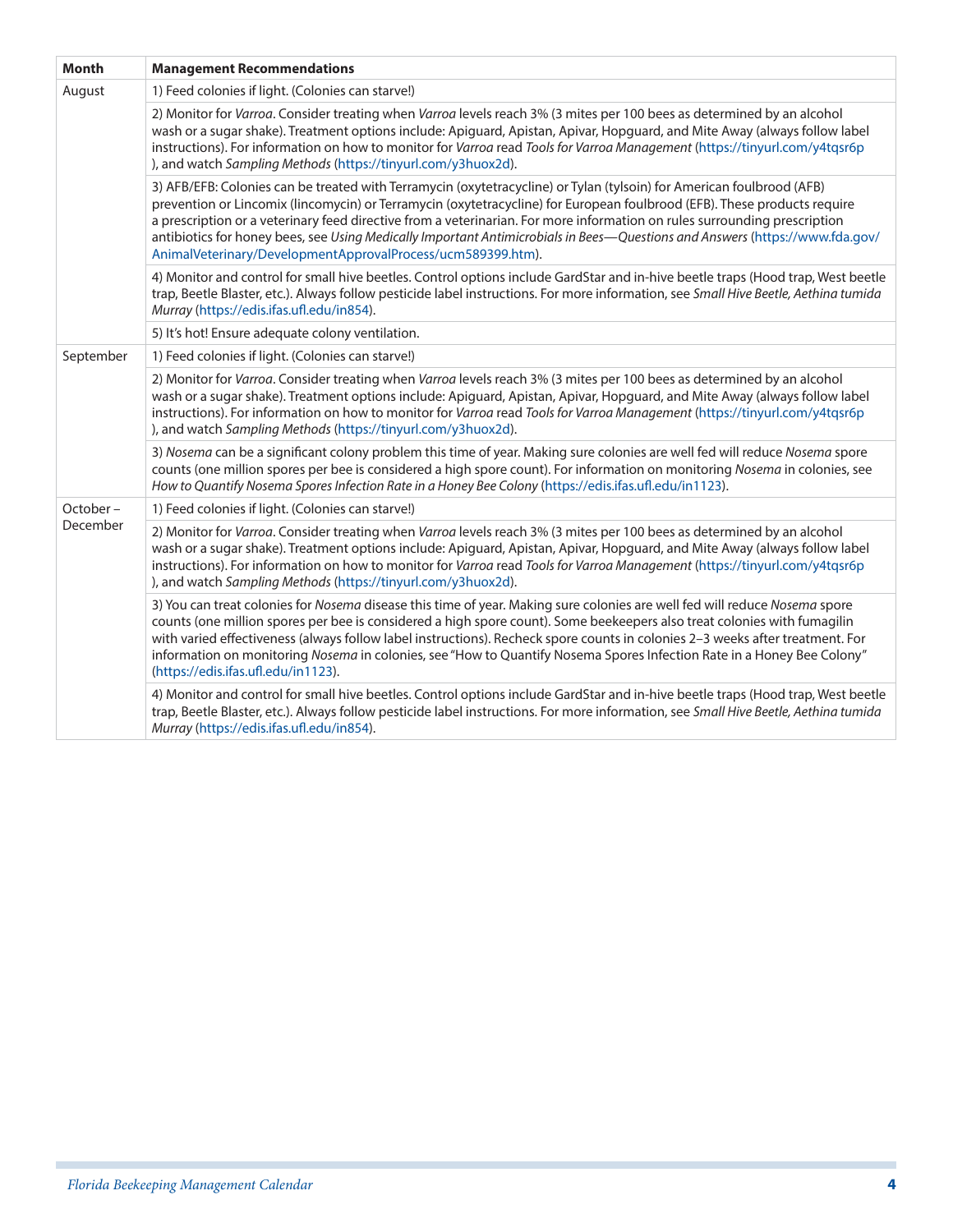#### Table 2. Beekeeping Management Calendar for Central Florida.

| <b>Month</b> | <b>Management Recommendations</b>                                                                                                                                                                                                                                                                                                                                                                                                                                                                                                                                                                                                                                                                                                                                                                                                                                                                                 |
|--------------|-------------------------------------------------------------------------------------------------------------------------------------------------------------------------------------------------------------------------------------------------------------------------------------------------------------------------------------------------------------------------------------------------------------------------------------------------------------------------------------------------------------------------------------------------------------------------------------------------------------------------------------------------------------------------------------------------------------------------------------------------------------------------------------------------------------------------------------------------------------------------------------------------------------------|
| January      | 1) Feed colonies if light - colonies can starve! Also, supply pollen supplements if necessary. For more information on ensuring<br>colony nutrition, see The Benefits of Pollen to Honey Bees (https://edis.ifas.ufl.edu/publication/IN868).                                                                                                                                                                                                                                                                                                                                                                                                                                                                                                                                                                                                                                                                      |
|              | 2) Monitor for Varroa. Although Varroa populations may have already peaked, continue to monitor colonies. Consider treating<br>when Varroa levels reach 3% (3 mites per 100 bees as determined by an alcohol wash or a sugar shake). Treatment options<br>include: Apiguard, Apistan, Apivar, Hopguard, and Mite Away (always follow label instructions). For information on how to<br>monitor for Varroa read Tools for Varroa Management (https://tinyurl.com/y4tqsr6p), and watch Sampling Methods (https://<br>tinyurl.com/y3huox2d).<br>3) Nosema can be a significant colony problem this time of year. Making sure colonies are well fed will reduce Nosema spore<br>counts (one million spores per bee is considered a high spore count). For information on monitoring Nosema in colonies, see<br>How to Quantify Nosema Spores Infection Rate in a Honey Bee Colony (https://edis.ifas.ufl.edu/in1123). |
|              | 4) Repair/paint old equipment. For more information, see Preserving Woodenware in Beekeeping Operations (https://edis.ifas.ufl.<br>edu/aa244).                                                                                                                                                                                                                                                                                                                                                                                                                                                                                                                                                                                                                                                                                                                                                                    |
| February     | 1) Feed colonies if light - colonies can starve! Also, supply pollen supplements if necessary. For more information on ensuring<br>colony nutrition, see The Benefits of Pollen to Honey Bees (https://edis.ifas.ufl.edu/in868).                                                                                                                                                                                                                                                                                                                                                                                                                                                                                                                                                                                                                                                                                  |
|              | 2) Monitor for Varroa. Although Varroa populations may have already peaked, continue to monitor colonies. Consider treating<br>when Varroa levels reach 3% (3 mites per 100 bees as determined by an alcohol wash or a sugar shake). Treatment options<br>include: Apiguard, Apistan, Apivar, Hopguard, and Mite Away (always follow label instructions). For information on how to<br>monitor for Varroa read Tools for Varroa Management (https://tinyurl.com/y4tqsr6p), and watch Sampling Methods (https://<br>tinyurl.com/y3huox2d).                                                                                                                                                                                                                                                                                                                                                                         |
|              | 3) AFB/EFB: Colonies can be treated with Terramycin (oxytetracycline) or Tylan (tylsoin) for American foulbrood (AFB)<br>prevention or Lincomix (lincomycin) or Terramycin (oxytetracycline) for European foulbrood (EFB). These products require<br>a prescription or a veterinary feed directive from a veterinarian. For more information on rules surrounding prescription<br>antibiotics for honey bees, Using Medically Important Antimicrobials in Bees - Questions and Answers (https://www.fda.gov/<br>AnimalVeterinary/DevelopmentApprovalProcess/ucm589399.htm).                                                                                                                                                                                                                                                                                                                                       |
| March        | 1) Control Varroa. Consider treating when Varroa levels reach 3% (3 mites per 100 bees as determined by an alcohol wash<br>or a sugar shake). Treatment options include: Apiguard, Apistan, Apivar, Hopguard, and Mite Away (always follow label<br>instructions). For information on how to monitor for Varroa read Tools for Varroa Management (https://tinyurl.com/y4tqsr6p<br>), and watch Sampling Methods (https://tinyurl.com/y3huox2d).                                                                                                                                                                                                                                                                                                                                                                                                                                                                   |
|              | 2) AFB/EFB: Colonies can be treated with Terramycin (oxytetracycline) or Tylan (tylsoin) for American foulbrood (AFB)<br>prevention or Lincomix (lincomycin) or Terramycin (oxytetracycline) for European foulbrood (EFB). These products require<br>a prescription or a veterinary feed directive from a veterinarian. For more information on rules surrounding prescription<br>antibiotics for honey bees, Using Medically Important Antimicrobials in Bees - Questions and Answers (https://www.fda.gov/<br>AnimalVeterinary/DevelopmentApprovalProcess/ucm589399.htm).                                                                                                                                                                                                                                                                                                                                       |
|              | 3) Queen issues are especially problematic this time of year. Remedy failing queens as necessary.                                                                                                                                                                                                                                                                                                                                                                                                                                                                                                                                                                                                                                                                                                                                                                                                                 |
|              | 4) Colony populations begin to grow. Add supers and/or control swarming as necessary. For more information on controlling<br>swarms, see Swarm Control for Managed Beehives (https://edis.ifas.ufl.edu/in970).                                                                                                                                                                                                                                                                                                                                                                                                                                                                                                                                                                                                                                                                                                    |
|              | 5) Make nucs/splits.                                                                                                                                                                                                                                                                                                                                                                                                                                                                                                                                                                                                                                                                                                                                                                                                                                                                                              |
| April        | 1) Queen issues are especially problematic this time of year. Remedy failing queens as necessary.                                                                                                                                                                                                                                                                                                                                                                                                                                                                                                                                                                                                                                                                                                                                                                                                                 |
|              | 2) Continue to control swarming. For more information, see Swarm Control for Managed Beehives (https://edis.ifas.ufl.edu/<br>in970).                                                                                                                                                                                                                                                                                                                                                                                                                                                                                                                                                                                                                                                                                                                                                                              |
|              | 3) Make nucs/splits as new queens and packages become available.                                                                                                                                                                                                                                                                                                                                                                                                                                                                                                                                                                                                                                                                                                                                                                                                                                                  |
|              | 4) Super as necessary.                                                                                                                                                                                                                                                                                                                                                                                                                                                                                                                                                                                                                                                                                                                                                                                                                                                                                            |
| May          | 1) Queen issues are especially problematic this time of year. Remedy failing queens as necessary.                                                                                                                                                                                                                                                                                                                                                                                                                                                                                                                                                                                                                                                                                                                                                                                                                 |
|              | 2) Continue to control swarming. For more information, see Swarm Control for Managed Beehives (https://edis.ifas.ufl.edu/<br>in970).                                                                                                                                                                                                                                                                                                                                                                                                                                                                                                                                                                                                                                                                                                                                                                              |
|              | 3) Super as necessary.                                                                                                                                                                                                                                                                                                                                                                                                                                                                                                                                                                                                                                                                                                                                                                                                                                                                                            |
| June         | 1) Varroa populations begin to grow, so monitor your colonies. Consider treating when Varroa levels reach 3% (3 mites<br>per 100 bees as determined by an alcohol wash or a sugar shake). Treatment options include: Apiguard, Apistan, Apivar,<br>Hopguard, and Mite Away (always follow label instructions). For information on how to monitor for Varroa read Tools for Varroa<br>Management (https://tinyurl.com/y4tqsr6p), and watch Sampling Methods (https://tinyurl.com/y3huox2d).                                                                                                                                                                                                                                                                                                                                                                                                                        |
|              | 2) Remove and process honey; main flow slows. For more information, see Bottling, Labeling, and Selling Honey in Florida<br>(https://edis.ifas.ufl.edu/in918).                                                                                                                                                                                                                                                                                                                                                                                                                                                                                                                                                                                                                                                                                                                                                    |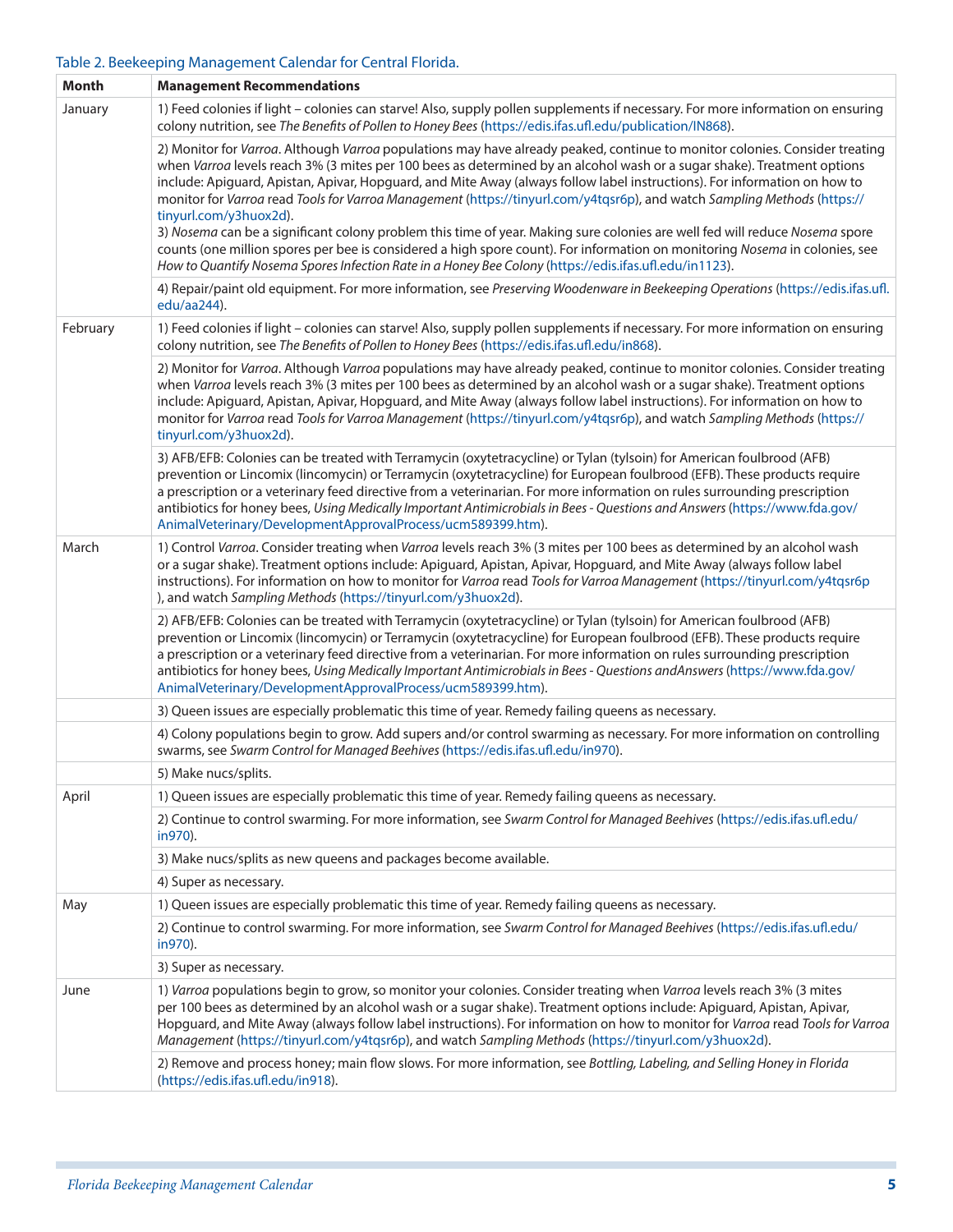| <b>Month</b> | <b>Management Recommendations</b>                                                                                                                                                                                                                                                                                                                                                                                                                                                                                                                                    |
|--------------|----------------------------------------------------------------------------------------------------------------------------------------------------------------------------------------------------------------------------------------------------------------------------------------------------------------------------------------------------------------------------------------------------------------------------------------------------------------------------------------------------------------------------------------------------------------------|
| July         | 1) Monitor for Varroa. Consider treating when Varroa levels reach 3% (3 mites per 100 bees as determined by an alcohol<br>wash or a sugar shake). Treatment options include: Apiguard, Apistan, Apivar, Hopguard, and Mite Away (always follow label<br>instructions). For information on how to monitor for Varroa read Tools for Varroa Management (https://tinyurl.com/y4tqsr6p),<br>and watch Sampling Methods (https://tinyurl.com/y3huox2d).                                                                                                                   |
|              | 2) Remove and process honey; main flow stops. For more information, see Bottling, Labeling, and Selling Honey in Florida<br>(https://edis.ifas.ufl.edu/in918).                                                                                                                                                                                                                                                                                                                                                                                                       |
| August       | 1) Feed colonies if light. (Colonies can starve!)                                                                                                                                                                                                                                                                                                                                                                                                                                                                                                                    |
|              | 2) Monitor for Varroa. Consider treating when Varroa levels reach 3% (3 mites per 100 bees as determined by an alcohol<br>wash or a sugar shake). Treatment options include: Apiguard, Apistan, Apivar, Hopguard, and Mite Away (always follow label<br>instructions). For information on how to monitor for Varroa read Tools for Varroa Management (https://tinyurl.com/y4tqsr6p),<br>and watch Sampling Methods (https://tinyurl.com/y3huox2d).                                                                                                                   |
|              | 3) Colonies can be treated with Terramycin (oxytetracycline) or Tylan (tylsoin) for American foulbrood (AFB) prevention or<br>Lincomix (lincomycin) or Terramycin (oxytetracycline) for European foulbrood (EFB). These products require a prescription or<br>a veterinary feed directive from a veterinarian. For more information on rules surrounding prescription antibiotics for honey<br>bees, see Using Medically Important Antimicrobials in Bees-Questions and Answers (https://www.fda.gov/AnimalVeterinary/<br>DevelopmentApprovalProcess/ucm589399.htm). |
|              | 4) Monitor and control for small hive beetles. Control options include GardStar and in-hive beetle traps (Hood trap, West<br>beetle trap, Beetle Blaster, etc.). Always follow pesticide label instructions. For more information, see Small Hive Beetle, Aethina<br>tumida Murray (https://edis.ifas.ufl.edu/in854).                                                                                                                                                                                                                                                |
|              | 5) It's hot! Ensure adequate colony ventilation.                                                                                                                                                                                                                                                                                                                                                                                                                                                                                                                     |
| September    | 1) If no nectar flow, feed colonies if light.                                                                                                                                                                                                                                                                                                                                                                                                                                                                                                                        |
|              | 2) Monitor for Varroa. Consider treating when Varroa levels reach 3% (3 mites per 100 bees as determined by an alcohol<br>wash or a sugar shake). Treatment options include: Apiguard, Apistan, Apivar, Hopguard, and Mite Away (always follow label<br>instructions). For information on how to monitor for Varroa read Tools for Varroa Management (https://tinyurl.com/y4tqsr6p<br>), and watch Sampling Methods (https://tinyurl.com/y3huox2d).                                                                                                                  |
|              | 3) Nosema can be a significant colony problem this time of year. Making sure colonies are well fed will reduce Nosema spore<br>counts (one million spores per bee is considered a high spore count). For information on monitoring Nosema in colonies, see<br>How to Quantify Nosema Spores Infection Rate in a Honey Bee Colony (https://edis.ifas.ufl.edu/in1123).                                                                                                                                                                                                 |
|              | 4) Super colonies if there is a strong Brazilian pepper flow.                                                                                                                                                                                                                                                                                                                                                                                                                                                                                                        |
| October-     | 1) Feed colonies if light. (Colonies can starve!)                                                                                                                                                                                                                                                                                                                                                                                                                                                                                                                    |
| December     | 2) Monitor for Varroa. Although Varroa population may have already peaked, continue to monitor colonies. Consider treating<br>when Varroa levels reach 3% (3 mites per 100 bees as determined by an alcohol wash or a sugar shake). Treatment options<br>include: Apiguard, Apistan, Apivar, Hopguard, and Mite Away (always follow label instructions). For information on how to<br>monitor for Varroa read Tools for Varroa Management (https://tinyurl.com/y4tqsr6p), and watch Sampling Methods (https://<br>tinyurl.com/y3huox2d).                             |
|              | 3) Nosema can be a significant colony problem this time of year. Making sure colonies are well fed will reduce Nosema spore<br>counts (one million spores per bee is considered a high spore count). For information on monitoring Nosema in colonies, see<br>How to Quantify Nosema Spores Infection Rate in a Honey Bee Colony (https://edis.ifas.ufl.edu/in1123).                                                                                                                                                                                                 |
|              | 4) Monitor and control for small hive beetles. Control options include GardStar and in-hive beetle traps (Hood trap, West<br>beetle trap, Beetle Blaster, etc.). Always follow pesticide label instructions. For more information, see Small Hive Beetle, Aethina<br>tumida Murray (https://edis.ifas.ufl.edu/in854).                                                                                                                                                                                                                                                |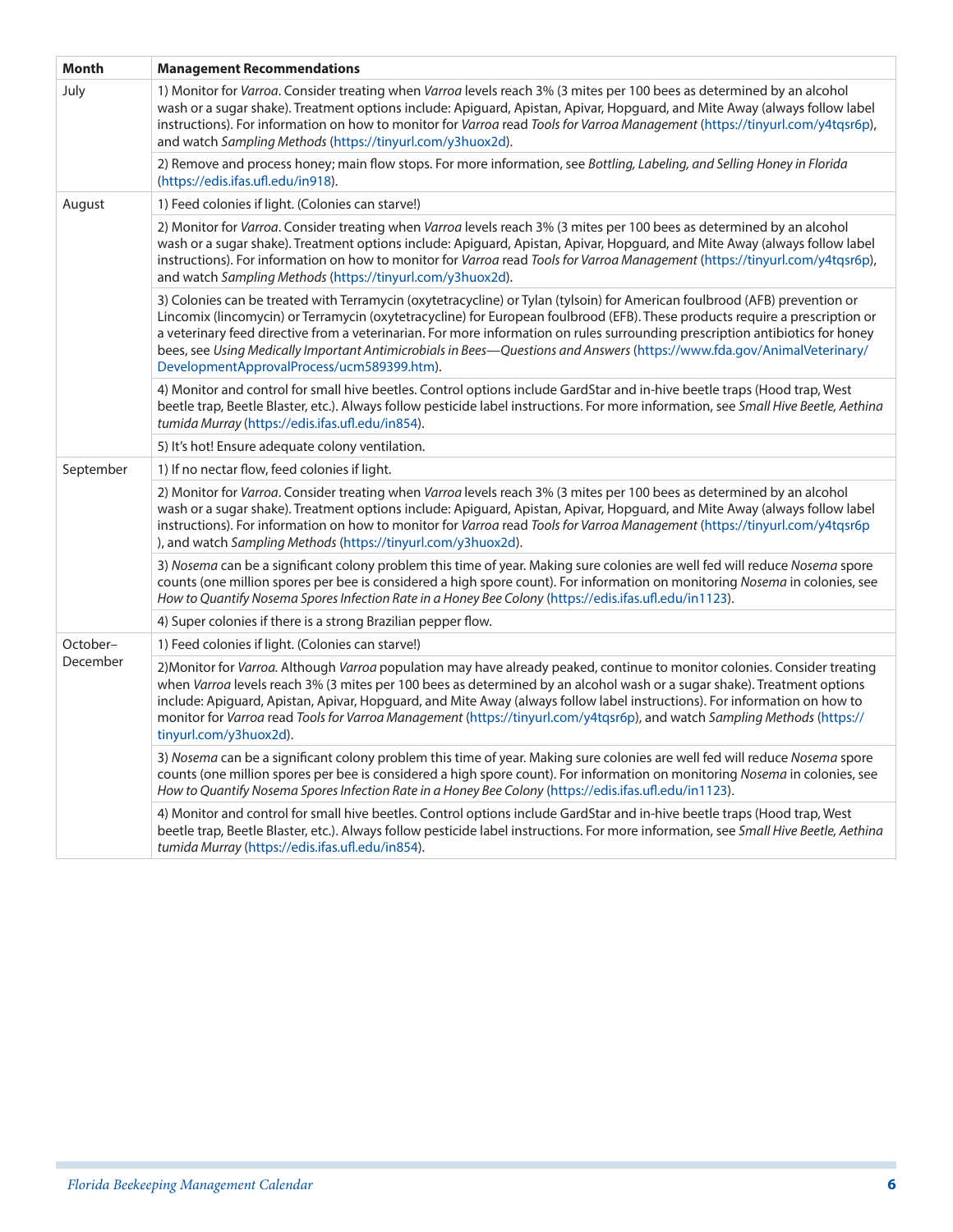### Table 3. Beekeeping Management Calendar for South Florida.

| Month    | <b>Management Recommendations</b>                                                                                                                                                                                                                                                                                                                                                                                                                                                                                                                                             |
|----------|-------------------------------------------------------------------------------------------------------------------------------------------------------------------------------------------------------------------------------------------------------------------------------------------------------------------------------------------------------------------------------------------------------------------------------------------------------------------------------------------------------------------------------------------------------------------------------|
| January  | 1) Feed colonies if light. (Colonies can starve!) Also supply pollen supplements if necessary. For more information on ensuring<br>colony nutrition, see The Benefits of Pollen to Honey Bees (https://edis.ifas.ufl.edu/publication/IN868).                                                                                                                                                                                                                                                                                                                                  |
|          | 2) Nosema can be a significant colony problem this time of year. Making sure colonies are well fed will reduce Nosema spore<br>counts (one million spores per bee is considered a high spore count). For information on monitoring Nosema in colonies, see<br>How to Quantify Nosema Spores Infection Rate in a Honey Bee Colony (https://edis.ifas.ufl.edu/in1123).                                                                                                                                                                                                          |
|          | 3) Repair/paint old equipment. For more information, see Preserving Woodenware in Beekeeping Operations (https://edis.ifas.<br>ufl.edu/aa244).                                                                                                                                                                                                                                                                                                                                                                                                                                |
| February | 1) Feed colonies if light. (Colonies can starve!)                                                                                                                                                                                                                                                                                                                                                                                                                                                                                                                             |
|          | 2) Nosema can be a significant colony problem this time of year. Making sure colonies are well fed will reduce Nosema spore<br>counts (one million spores per bee is considered a high spore count). For information on monitoring Nosema in colonies, see<br>How to Quantify Nosema Spores Infection Rate in a Honey Bee Colony (https://edis.ifas.ufl.edu/in1123).                                                                                                                                                                                                          |
|          | 3) Colonies can be treated with Terramycin (oxytetracycline) or Tylan (tylsoin) for American foulbrood (AFB) prevention or<br>Lincomix (lincomycin) or Terramycin (oxytetracycline) for European foulbrood (EFB). These products require a prescription<br>or a veterinary feed directive from a veterinarian. For more information on rules surrounding prescription antibiotics<br>for honey bees, see "Using Medically Important Antimicrobials in Bees-Questions and Answers" (https://www.fda.gov/<br>AnimalVeterinary/DevelopmentApprovalProcess/ucm589399.htm).        |
|          | 4) Make nucs/splits.                                                                                                                                                                                                                                                                                                                                                                                                                                                                                                                                                          |
| March    | 1) AFB/EFB: Colonies can be treated with Terramycin (oxytetracycline) or Tylan (tylsoin) for American foulbrood (AFB)<br>prevention or Lincomix (lincomycin) or Terramycin (oxytetracycline) for European foulbrood (EFB). These products require<br>a prescription or a veterinary feed directive from a veterinarian. For more information on rules surrounding prescription<br>antibiotics for honey bees, see Using Medically Important Antimicrobials in Bees-Questions and Answers (https://www.fda.<br>gov/AnimalVeterinary/DevelopmentApprovalProcess/ucm589399.htm). |
|          | 2) Queen issues are problematic this time of year. Remedy failing queens as necessary.                                                                                                                                                                                                                                                                                                                                                                                                                                                                                        |
|          | 3) Colony populations begin to grow. Add supers and/or control swarming as necessary. For more information on controlling<br>swarms, see Swarm Control for Managed Beehives (https://edis.ifas.ufl.edu/in970).                                                                                                                                                                                                                                                                                                                                                                |
| April    | 1) Queen issues are especially problematic this time of year. Remedy failing queens as necessary.                                                                                                                                                                                                                                                                                                                                                                                                                                                                             |
|          | 2) Continue to control swarming. For more information, see Swarm Control for Managed Beehives (https://edis.ifas.ufl.edu/<br>in970).                                                                                                                                                                                                                                                                                                                                                                                                                                          |
|          | 3) Make nucs/splits as new queens and packages become available.                                                                                                                                                                                                                                                                                                                                                                                                                                                                                                              |
|          | 4) Super as necessary.                                                                                                                                                                                                                                                                                                                                                                                                                                                                                                                                                        |
|          | 5) Orange blossom honey can be extracted in late April.                                                                                                                                                                                                                                                                                                                                                                                                                                                                                                                       |
| May      | 1) Queen issues are especially problematic this time of year. Remedy failing queens as necessary.                                                                                                                                                                                                                                                                                                                                                                                                                                                                             |
|          | 2) Continue to control swarming. For more information, see Swarm Control for Managed Beehives (https://edis.ifas.ufl.edu/<br>in970).                                                                                                                                                                                                                                                                                                                                                                                                                                          |
|          | 3) Super as necessary.                                                                                                                                                                                                                                                                                                                                                                                                                                                                                                                                                        |
| June     | 1) Varroa populations begin to grow, so monitor your colonies. Consider treating when Varroa levels reach 3% (3 mites<br>per 100 bees as determined by an alcohol wash or a sugar shake). Treatment options include: Apiguard, Apistan, Apivar,<br>Hopguard, and Mite Away (always follow label instructions). For information on how to monitor for Varroa read Tools for<br>Varroa Management (https://tinyurl.com/y4tqsr6p), and watch Sampling Methods (https://tinyurl.com/y3huox2d).                                                                                    |
|          | 2) If flow is over, remove and process honey. For more information on honey processing, see Bottling, Labeling, and Selling<br>Honey in Florida (https://edis.ifas.ufl.edu/in918).                                                                                                                                                                                                                                                                                                                                                                                            |
|          | 3) Super as necessary for late flows.                                                                                                                                                                                                                                                                                                                                                                                                                                                                                                                                         |
| July     | 1) Monitor for Varroa. Consider treating when Varroa levels reach 3% (3 mites per 100 bees as determined by an alcohol<br>wash or a sugar shake). Treatment options include: Apiguard, Apistan, Apivar, Hopguard, and Mite Away (always follow label<br>instructions). For information on how to monitor for Varroa read Tools for Varroa Management (https://tinyurl.com/y4tqsr6p),<br>and watch Sampling Methods (https://tinyurl.com/y3huox2d).                                                                                                                            |
|          | 2) Remove and process honey; main flow stops. For more information on honey processing, see Bottling, Labeling, and Selling<br>Honey in Florida (https://edis.ifas.ufl.edu/in918).                                                                                                                                                                                                                                                                                                                                                                                            |